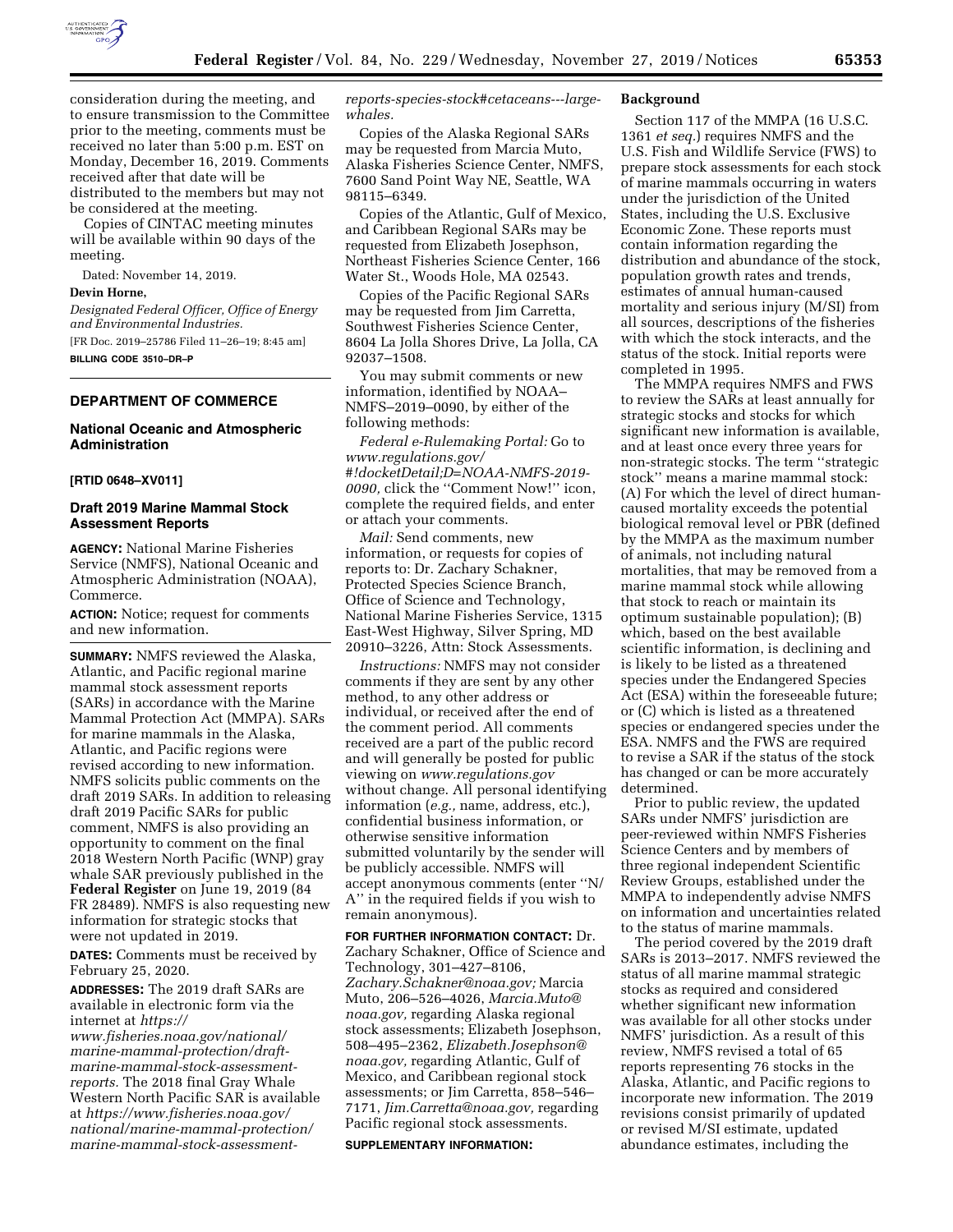application of an established capturemark-recapture method to estimate the abundance of Gulf of Maine humpback whales, and the introduction of a new method for estimating cryptic mortality for Gulf of Maine humpback whales and North Atlantic right whales. One stock (Alaska ringed seal) changed in status from non-strategic to strategic, and four stocks (Western North Atlantic false killer whale and St. Andrew Bay, St. Joseph Bay, and West Bay common bottlenose dolphin stocks) changed in status from strategic to non-strategic. Substantive revisions to the SARs are discussed below.

NMFS solicits public comments on the draft 2019 SARs. In addition to releasing draft 2019 Pacific SARs for

public comment, NMFS is also providing an opportunity to comment on the final 2018 WNP gray whale SAR previously published in the **Federal Register** on June 19, 2019 (84 FR 28489). NMFS is providing this opportunity because of the difference in abundance reported in the draft and final reports. To ensure NMFS is aware of new information relevant to all strategic stocks, NMFS requests new information for strategic stocks that were not updated in 2019. Specifically, new relevant information could include peer-reviewed information on humancaused serious injury and mortality, fishery interactions, abundance, distribution, stock structure and habitat concerns, which could be incorporated

into the SARs, and other information on emerging concerns for a strategic stock.

## **Alaska Reports**

In 2019, NMFS reviewed all 45 stocks in the Alaska region for new information, and revised 18 SARs under NMFS jurisdiction representing 29 stocks (15 strategic and 14 nonstrategic). The Alaska ringed seal stock changed from non-strategic to strategic status because the stock is now considered threatened under the ESA (see below). A list of the 29 stocks revised in 2019 for the Alaska region (contained in 18 reports) is presented in Table 1. Information on the remaining Alaska region stocks can be found in the final 2018 reports (Muto *et al.,* 2019).

| Table 1—List of Marine Mammal Stocks in the Alaska Region Revised in 2019 |  |
|---------------------------------------------------------------------------|--|
|---------------------------------------------------------------------------|--|

| Strategic stocks | Non-strategic stocks                                     |
|------------------|----------------------------------------------------------|
|                  | • Steller sea lion, Eastern U.S.                         |
|                  | • Harbor seals (12 stocks):                              |
|                  | ○ Aleutian Islands.                                      |
|                  | ○ Pribilof Islands.                                      |
|                  | ○ Bristol Bay.                                           |
|                  | $\circ$ N Kodiak.                                        |
|                  | ○ S Kodiak.                                              |
|                  | ○ Prince William Sound.                                  |
|                  | ○ Cook Inlet/Shelikof Strait.                            |
|                  | ○ Glacier Bay/Icy Strait.                                |
|                  | <b>C</b> Lynn Canal/Stephens Passage.                    |
|                  | ○ Sitka/Chatham Strait.                                  |
|                  | <b>Dixon/Cape Decision.</b>                              |
|                  | ○ Clarence Strait.                                       |
|                  | • Killer whale. Eastern North Pacific Northern Resident. |

Revisions to the Alaska SARs included updates of abundance and/or M/SI estimates. New abundance estimates are available for the Western and Eastern U.S. Steller sea lion, harbor seal (12 stocks), Alaska ringed seal, AT1 Transient and Eastern North Pacific Northern Resident killer whale, Southeast Alaska and Gulf of Alaska harbor porpoise, North Pacific sperm whale, Northeast Pacific fin whale, and Western Arctic bowhead whale stocks.

## *Alaska Ringed Seal*

In 2012, NMFS listed the Arctic ringed seals (*Pusa hispida hispida*), and thus the Alaska stock of ringed seals, as threatened under the ESA (77 FR 76706, December 28, 2012). The primary concern for this population is the ongoing and projected loss of sea-ice and snow cover stemming from climate change, which is expected to pose a significant threat to the persistence of these seals in the foreseeable future. On March 11, 2016, the U.S. District Court for the District of Alaska issued a

decision vacating NMFS' listing in a lawsuit that challenged listing ringed seals under the ESA (*Alaska Oil and Gas Association* v. *Pritzker, Case No. 4:14–cv–00029–RPB*). Consequently, it was also no longer designated as depleted or classified as a strategic stock. In 2018, the 9th Circuit Court of Appeals overturned the decision and approved the agency's protection of the seals, and the ESA listing was reinstated. Because of its threatened status under the ESA, this ringed seal stock is considered depleted under the MMPA and is now classified as a strategic stock. NMFS did not revise the Alaska ringed seal report in 2018 because at the time the draft 2018 SARs were prepared, this stock was not considered to be depleted or strategic under the MMPA. The change in status from non-strategic to strategic was notated in the final 2018 Alaska Marine Mammal Stock Assessments stock summary table (Appendix 2, Muto *et al.,*  2019).

#### **Atlantic Reports**

In 2019, NMFS reviewed all 116 stocks in the Atlantic region for new information (including the Atlantic Ocean, Gulf of Mexico, and U.S. territories in the Caribbean) under NMFS jurisdiction. This year, NMFS revised 35 reports, created 1 new common bottlenose dolphin report (St. Andrew Bay) and resubmitted 1 new common bottlenose dolphin report (West Bay). These updated reports represent 37 stocks (5 strategic and 32 non-strategic). The Western North Atlantic (WNA) false killer whale stock and three common bottlenose dolphin stocks (St. Andrew Bay, St. Joseph Bay, and West Bay) changed from strategic to non-strategic status because they do not meet the criteria to qualify as strategic. A list of the 37 stocks in the Atlantic region is presented in Table 2. Information on the remaining Atlantic region stocks can be found in the final 2018 reports (Hayes *et al.,* 2019).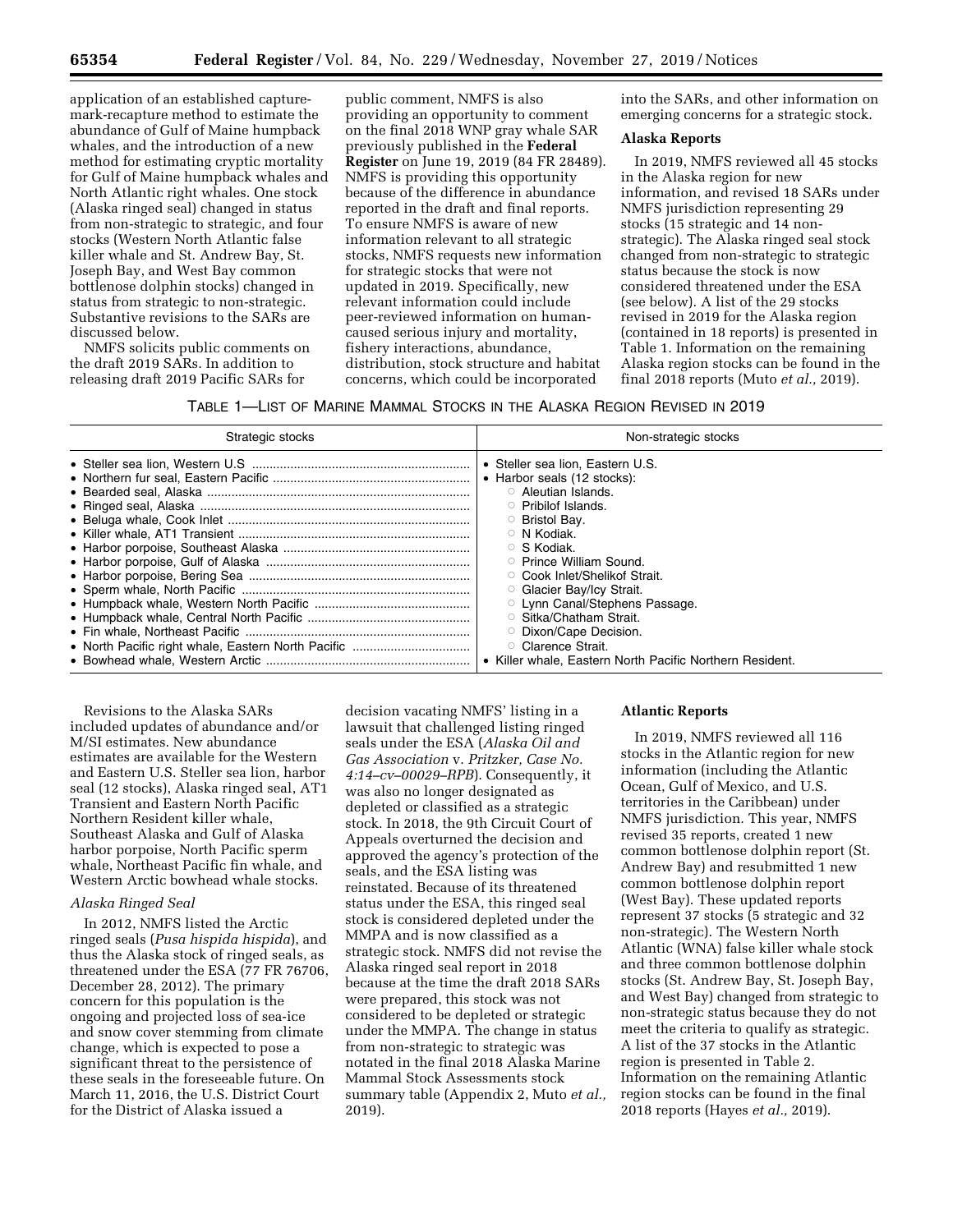| Table 2—List of Marine Mammal Stocks in the Atlantic Region Revised in 2019 |  |
|-----------------------------------------------------------------------------|--|
|-----------------------------------------------------------------------------|--|

| Strategic stocks | Non-strategic stocks                                                                                                                                                                                                                                                                                                                                                                                                                                                                                                                                                                                                                                                                                                                                                                                                                                                                                                                                                                                                                                                                   |
|------------------|----------------------------------------------------------------------------------------------------------------------------------------------------------------------------------------------------------------------------------------------------------------------------------------------------------------------------------------------------------------------------------------------------------------------------------------------------------------------------------------------------------------------------------------------------------------------------------------------------------------------------------------------------------------------------------------------------------------------------------------------------------------------------------------------------------------------------------------------------------------------------------------------------------------------------------------------------------------------------------------------------------------------------------------------------------------------------------------|
|                  | • Humpback whale, Gulf of Maine.<br>• Minke whale, Canadian East Coast.<br>• Dwarf sperm whale, WNA.<br>• Pygmy sperm whale, WNA.<br>• Pygmy killer whale, WNA.<br>• False killer whale, WNA.<br>• Cuvier's beaked whale, WNA.<br>• Blainville's beaked whale, WNA.<br>• Gervais beaked whale, WNA.<br>• Sowerby's beaked whale, WNA.<br>• True's beaked whale, WNA.<br>• Melon-headed whale, WNA.<br>• Risso's dolphin, WNA.<br>• Pilot whale, long-finned, WNA.<br>• Pilot whale, short-finned, WNA.<br>• Atlantic white-sided dolphin, WNA.<br>• White-beaked dolphin, WNA.<br>• Common dolphin, WNA.<br>• Atlantic spotted dolphin, WNA.<br>• Pantropical spotted dolphin, WNA.<br>• Striped dolphin, WNA.<br>• Fraser's dolphin, WNA.<br>• Clymene dolphin, WNA.<br>• Spinner dolphin, WNA.<br>• Common bottlenose dolphin, WNA offshore.<br>• Harbor porpoise, Gulf of Maine/Bay of Fundy.<br>• Harbor seal, WNA.<br>• Gray seal, WNA.<br>• Harp seal, WNA.<br>• Bottlenose dolphin, West Bay.<br>• Bottlenose dolphin, St. Andrew Bay.<br>• Bottlenose dolphin, St. Joseph Bay. |

Revisions to the Atlantic SARs included updates of abundance and/or M/SI estimates. New abundance estimates are available for the North Atlantic right whale, WNA fin whale, Nova Scotia sei whale, WNA blue whale, North Atlantic sperm whale, Gulf of Maine humpback whale, Canadian East Coast minke whale, WNA dwarf and pygmy sperm whale (*Kogia*  spp.), WNA false killer whale, WNA beaked whale (*Ziphius* and *Mesoplodon*  spp.), WNA Risso's dolphin, Longfinned pilot whale, WNA Atlantic white-sided dolphin, WNA Whitebeaked dolphin, WNA common dolphin, WNA Atlantic spotted dolphin, WNA pantropical spotted dolphin, WNA striped dolphin, WNA Clymene dolphin, WNA spinner dolphin, WNA common bottlenose dolphin, Gulf of Maine/Bay of Fundy harbor porpoise, and the West Bay, St. Andrew Bay, and St. Joseph Bay common bottlenose dolphin stocks.

## *Estimating Cryptic Mortality for North Atlantic Right Whale and Gulf of Maine Humpback Whale*

The North Atlantic right whale and Gulf of Maine humpback whale reports include the presentation of cryptic mortality estimates and attempt to

apportion unseen mortality to various sources while considering detection bias. The cryptic mortality estimate is calculated by taking the annual population estimate generated from the Pace *et al.* (2017) approach and applying a basic population dynamic formula. A method to assign cause to these unseen mortalities is still being established, as such these additions are not counted towards PBR at this time.

# *North Atlantic Right Whale, Western Atlantic*

The western North Atlantic right whale stock size is based on a statespace model of the sighting histories of individual whales identified using photo-identification techniques (Pace et al. 2017). Using a hierarchical, statespace Bayesian open population model of these histories produced a median abundance value. The best abundance estimate available for the North Atlantic right whale stock is 428 individuals (95% credible intervals 406 to 447). The previous best abundance estimate in the 2018 SAR was 451 (95% credible intervals 434 to 464). As a result of the lower abundance estimate, the PBR decreased from 0.9 (in the 2018 SAR) to 0.8. Only 5 and 0 calves were detected in 2017 and 2018, respectively.

Therefore, it is estimated the decline in the right whale population will continue for at least an additional 2 years.

### *Humpback Whale, Gulf of Maine*

For the Gulf of Maine humpback whale report, two new independent abundance estimates are available from different methods—one based upon ship and aerial line-transect surveys, and a second from applying mark and recapture methods to photo identification records from the J. Robbins studies (Robbins and Pace 2018). The best abundance estimate for the Gulf of Maine humpback whale stock is 1,396 (based upon the mark and recapture method). The minimum abundance estimate is 1,380 (previously 896 in 2018 SAR) and PBR for the Gulf of Maine humpback whale stock is 22 whales (previously 14.6). This stock is not considered strategic, but if the newly estimated cryptic mortality were included, the estimated annual anthropogenic mortality would be over PBR.

## *False Killer Whale, Western North Atlantic*

The WNA false killer whale WNA stock changed from strategic to non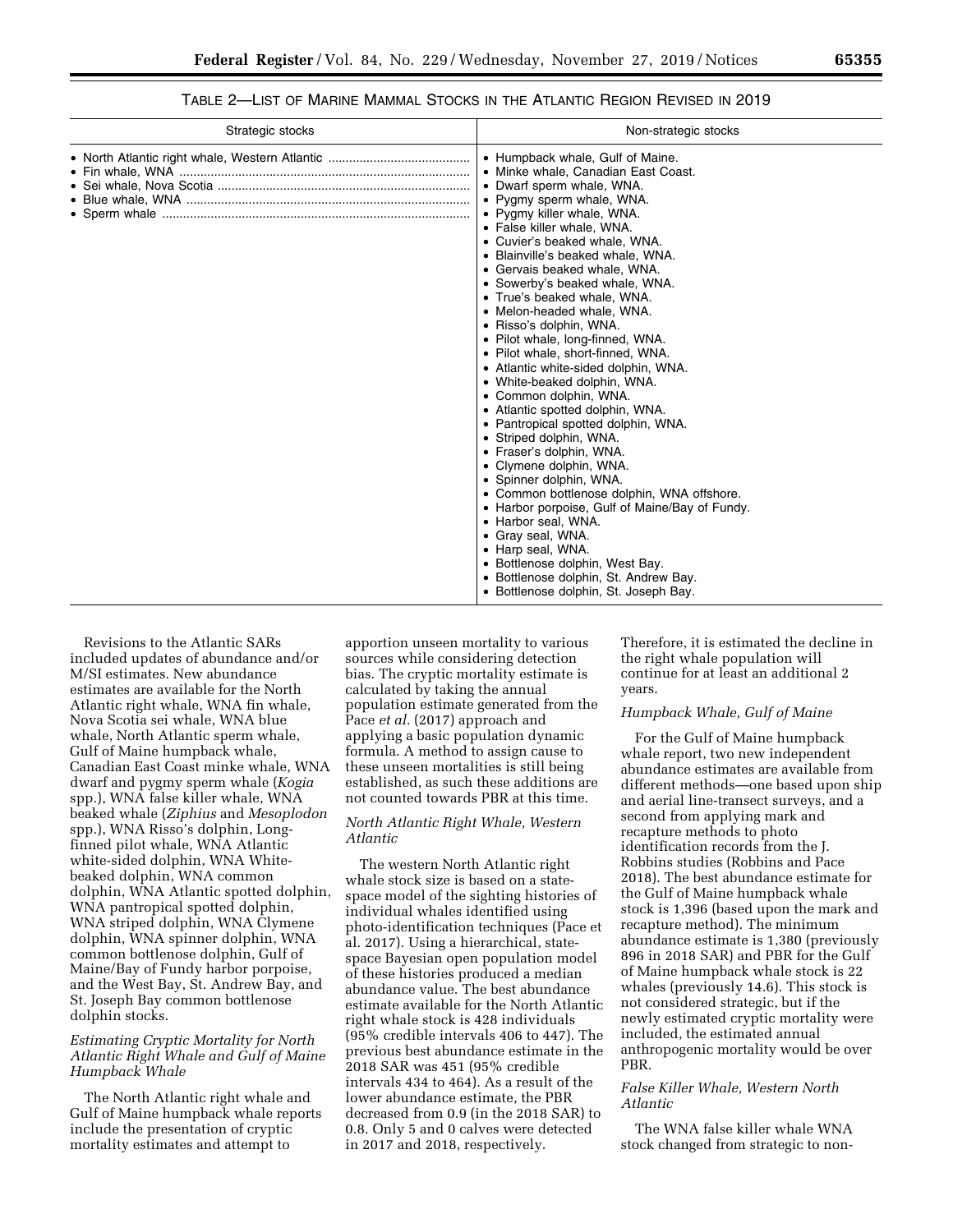strategic because it does not meet the criteria to qualify as strategic. When this stock was last revised in 2014, it was considered strategic because the abundance of the stock is small and NMFS was concerned that relatively few mortalities and serious injuries would exceed PBR. While no fishery-related mortality or serious injury has been observed in the last five years, there was a recorded interaction with the pelagic longline fishery in 2011. False killer whale interactions with longline fisheries in the Pacific are of considerable concern, but little is known about interactions in the Atlantic.

#### *Common Bottlenose Dolphins*

NMFS is in the process of writing individual stock assessment reports for each of the 31 bay, sound, and estuary stocks of common bottlenose dolphins in the northern Gulf of Mexico. Two new individual reports, for St. Andrew Bay and West Bay Estuarine System stocks, were completed for the draft 2019 SARs. The West Bay report was originally submitted with the draft 2018 SARs but was withdrawn because the updated abundance estimate for this stock was based on a publication that was still under review at the time the 2018 SARs were finalized. That publication is now ''in press,'' so NMFS is resubmitting the West Bay stock as a new draft 2019 report. The reader will not see tracked changes in the West Bay or St. Andrew Bay reports because these are new reports. To date, NMFS has completed seven individual bottlenose dolphin stocks reports (St. Andrew Bay, West Bay, Terrebonne-Timbalier Bay Estuarine System, Barataria Bay Estuarine System, Mississippi Sound/ Lake Borgne/Bay Boudreau, Choctawhatchee Bay, and St. Joseph Bay), and the remaining 24 stocks are included in the Northern Gulf of Mexico Bay, Sound, and Estuary Stocks report.

The West Bay, St. Andrew Bay, and St. Joseph Bay common bottlenose dolphin stocks changed from strategic to non-strategic. These stocks were previously considered strategic in part due to an Unusual Mortality Event (UME) of unprecedented size and duration (2010 through 2014) among common bottlenose dolphins along the northern Gulf of Mexico coast. Although these stocks do not meet the criteria to qualify as strategic under the GAMMS (NMFS 2016), NMFS continues to have concerns regarding these stocks due to their small stock size and the high number of common bottlenose dolphin deaths associated with UMEs in the Florida panhandle since 1999.

# **Pacific Reports**

In 2019, NMFS reviewed all 85 stocks in the Pacific region (waters along the west coast of the United States, within waters surrounding the main and Northwestern Hawaiian Islands, and within waters surrounding U.S. territories in the Western Pacific) for new information, and revised SARs for 10 stocks (6 strategic and 4 nonstrategic). A list of the 10 reports revised in 2019 is presented in Table 3. Information on the remaining Pacific region stocks can be found in the final 2018 reports (Carretta *et al.,* 2019).

TABLE 3—LIST OF MARINE MAMMAL STOCKS IN THE PACIFIC REGION RE-VISED IN 2019

| Strategic stocks                                                                                                                              | Non-strategic stocks                                                                                                                                                                      |
|-----------------------------------------------------------------------------------------------------------------------------------------------|-------------------------------------------------------------------------------------------------------------------------------------------------------------------------------------------|
| • Guadalupe fur seal<br>• Hawaiian monk<br>seal<br>• Killer whale, East-<br>ern N Pacific<br>Southern Resident<br>• Sperm whale, CA/<br>OR/WA | • Harbor porpoise,<br>Morro Bay.<br>• Harbor porpoise,<br>Monterey Bay.<br>• Harbor porpoise,<br>San Francisco-Rus-<br>sian River.<br>• Harbor porpoise,<br>Northern CA/South-<br>ern OR. |
| • Humpback whale,<br>CA/OR/WA<br>• Blue whale, East-<br>ern N Pacific                                                                         |                                                                                                                                                                                           |

New abundance estimates are available for 8 stocks: Guadalupe fur seals, Hawaiian monk seals, four harbor porpoise stocks (Morro Bay, Monterey Bay, San Francisco-Russian River, and Northern California/Southern Oregon), Southern Resident killer whales, and Eastern North Pacific blue whales.

#### *2018 Final Western North Pacific Gray Whale SAR*

In addition to releasing draft 2019 Pacific SARs for public comment, NMFS is also providing an opportunity to comment on the final 2018 WNP gray whale SAR previously published in the **Federal Register** on June 19, 2019 (84 FR 28489). NMFS is providing this opportunity because of the difference in abundance reported in the draft and final reports.

The draft 2018 WNP gray whale stock assessment was prepared during autumn 2017/winter 2018 in advance of the Pacific Scientific Review Group meeting in February 2018. The draft 2018 report included an abundance estimate and calculated PBR based on results from Cooke *et al.* (2016), who estimated WNP gray whale stock abundance at 175 whales (95% credible intervals 158 to 193). Following the publication of the draft report, the SAR

authors reviewed abundance estimates by Cooke (2017) and Cooke *et al.* (2018) published in November 2017 and January 2018, respectively. Those publications estimate WNP abundance to be 290 individuals (90% credible intervals 271 to 311) due to differences in the data analyzed. Cooke *et al.* (2016) estimated abundance based on Sakhalin Island whales only, while Cooke (2017) and Cooke *et al.* (2018) estimates included whales from both Sakhalin and Kamchatka regions. After considering public comments on the draft 2018 SAR regarding open versus closed population assumptions on the combined Sakhalin-Kamchatka feeding aggregation (84 FR 28489, June 19, 2019), the SAR authors updated the abundance estimate in the final 2018 report using the values from Cooke 2017 and Cooke *et al.* 2018. The WNP abundance estimates in the final 2018 report are higher than the draft report because the final estimates included Kamchatka whales. As a result, PBR values changed from 0.07 in the draft report to 0.12 whales in the final 2018 WNP SAR. In light of these changes, NMFS is now accepting public comment on the abundance estimates that appear in the final 2018 Western North Pacific Gray Whale SAR.

#### **References**

- Cooke, J.G., Weller, D.W., Bradford, A.L., Sychenko, O.A., Burdin, A.M., Lang, A.R. and Brownell, R.L., Jr. 2016. Updated population assessment of the Sakhalin gray whale aggregation based on a photo-identification study at Piltun, Sakhalin, 1995–2015. Paper SC/66b/ BRG25 presented to the International Whaling Commission Scientific Committee.
- Cooke J.G. 2017. Updated assessment of the Sakhalin gray whale population and its relationship to gray whales in other areas. IUCN Western Gray Whale Advisory Panel document 18/24.
- Cooke, J.G., Taylor, B.L., Reeves, R. & Brownell Jr., R.L. 2018. *Eschrichtius robustus* western subpopulation. The IUCN Red List of Threatened Species 2018: e.T8099A50345475. *[http://](http://dx.doi.org/10.2305/IUCN.UK.2018-2.RLTS.T8099A50345475.en) [dx.doi.org/10.2305/IUCN.UK.2018-](http://dx.doi.org/10.2305/IUCN.UK.2018-2.RLTS.T8099A50345475.en) [2.RLTS.T8099A50345475.en.](http://dx.doi.org/10.2305/IUCN.UK.2018-2.RLTS.T8099A50345475.en)*
- Muto, M.M., V.T. Helker, R.P. Angliss, P.L. Boveng, J.M. Breiwick, M.F. Cameron, P.J. Clapham, S.P. Dahle, M.E. Dahlheim, B.S. Fadely, M.C. Ferguson, L.W. Fritz, R.C. Hobbs, Y.V. Ivashchenko, A.S. Kennedy, J.M. London, S.A. Mizroch, R.R. Ream, E.L. Richmond, K.E.W. Shelden, K.L. Sweeney, R.G. Towell, P.R. Wade, J.M. Waite, and A.N. Zerbini. 2019. Alaska marine Mammal Stock Assessments, 2018. NOAA Technical Memorandum NMFS–AFSC–393, June 2019. 390 pp.
- Pace, R.M., III, P.J. Corkeron and S.D. Kraus. 2017. State-space mark-recapture